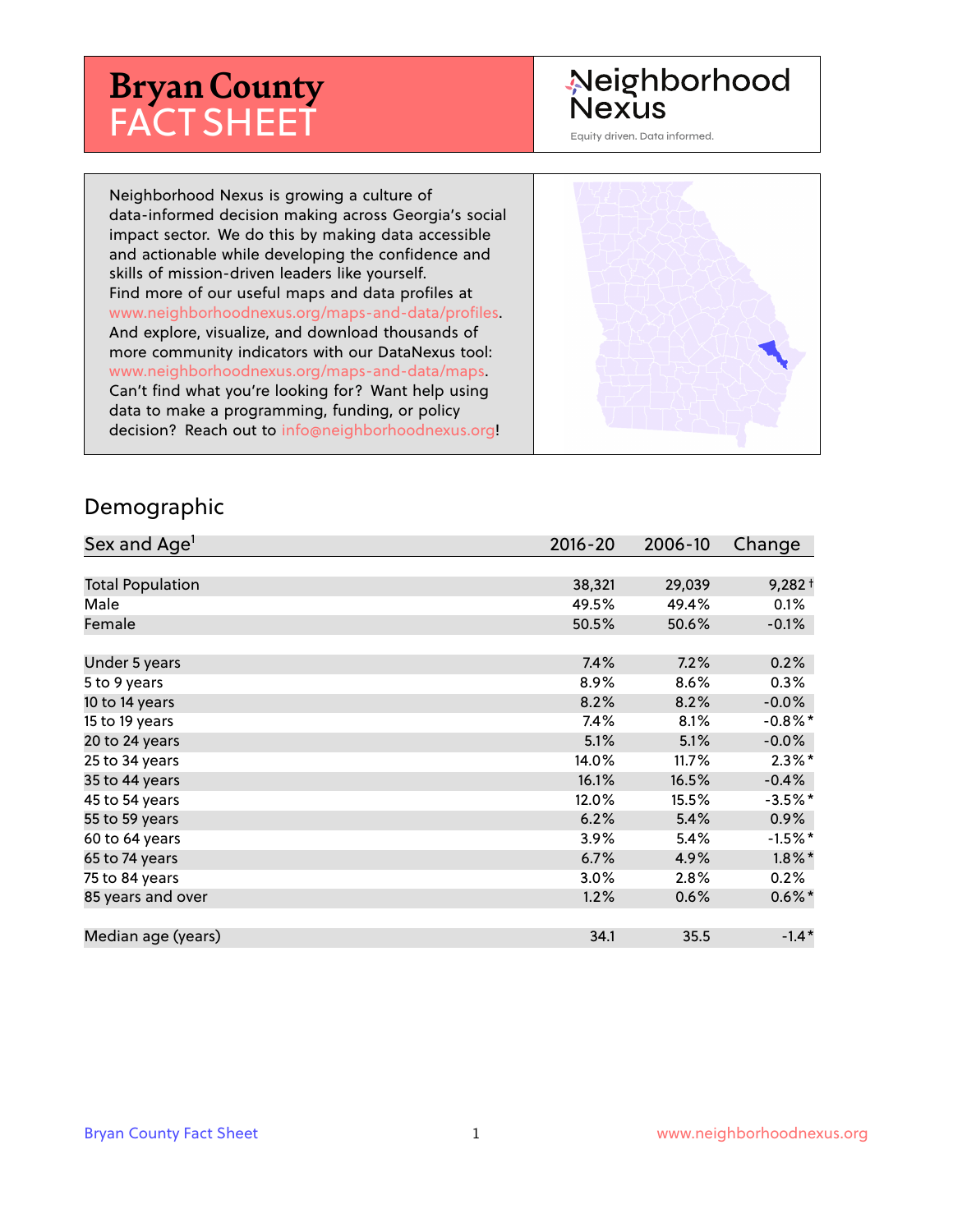# Demographic, continued...

| Race <sup>2</sup>                                   | $2016 - 20$ | 2006-10 | Change     |
|-----------------------------------------------------|-------------|---------|------------|
| <b>Total population</b>                             | 38,321      | 29,039  | $9,282+$   |
| One race                                            | 94.7%       | 96.9%   | $-2.2%$ *  |
| White                                               | 75.3%       | 80.4%   | $-5.0\%$ * |
| <b>Black or African American</b>                    | 14.5%       | 13.0%   | $1.4\%$ *  |
| American Indian and Alaska Native                   | 0.4%        | 0.3%    | 0.2%       |
| Asian                                               | 1.3%        | 1.3%    | $-0.0%$    |
| Native Hawaiian and Other Pacific Islander          | 0.1%        | 0.0%    | 0.1%       |
| Some other race                                     | 3.1%        | 1.9%    | 1.2%       |
| Two or more races                                   | 5.3%        | 3.1%    | $2.2\%$ *  |
| Race alone or in combination with other race(s) $3$ | $2016 - 20$ | 2006-10 | Change     |
| Total population                                    | 38,321      | 29,039  | $9,282+$   |
| White                                               | 80.2%       | 83.1%   | $-2.9\%$ * |
| <b>Black or African American</b>                    | 16.7%       | 15.0%   | $1.7\%$ *  |
| American Indian and Alaska Native                   | 1.1%        | 0.8%    | $0.3\%*$   |
| Asian                                               | 3.1%        | 2.0%    | $1.1\%$ *  |
| Native Hawaiian and Other Pacific Islander          | 0.6%        | 0.0%    | $0.6%$ *   |
| Some other race                                     | 4.1%        | 2.2%    | $1.9\%$ *  |
| Hispanic or Latino and Race <sup>4</sup>            | $2016 - 20$ | 2006-10 | Change     |
| <b>Total population</b>                             | 38,321      | 29,039  | $9,282+$   |
| Hispanic or Latino (of any race)                    | 7.5%        | 4.2%    | $3.4%$ +   |
| Not Hispanic or Latino                              | 92.5%       | 95.8%   | $-3.4%$ +  |
| White alone                                         | 72.1%       | 78.1%   | $-6.0\%$ * |
| Black or African American alone                     | 14.0%       | 13.0%   | 0.9%       |
| American Indian and Alaska Native alone             | 0.3%        | 0.3%    | 0.0%       |
| Asian alone                                         | 1.3%        | 1.3%    | $-0.0%$    |
| Native Hawaiian and Other Pacific Islander alone    | 0.0%        | $0.0\%$ | 0.0%       |
| Some other race alone                               | 0.2%        | 0.2%    | $-0.0%$    |
| Two or more races                                   | 4.5%        | 2.9%    | $1.6\%$ *  |
| U.S. Citizenship Status <sup>5</sup>                | $2016 - 20$ | 2006-10 | Change     |
| Foreign-born population                             | 1,814       | 1,269   | 545        |
| Naturalized U.S. citizen                            | 55.8%       | 60.9%   | $-5.1%$    |
| Not a U.S. citizen                                  | 44.2%       | 39.1%   | 5.1%       |
| Citizen, Voting Age Population <sup>6</sup>         | $2016 - 20$ | 2006-10 | Change     |
|                                                     |             |         |            |
| Citizen, 18 and over population                     | 26,343      | 20,232  | $6,111*$   |
| Male                                                | 48.4%       | 48.3%   | 0.1%       |
| Female                                              | 51.6%       | 51.7%   | $-0.1%$    |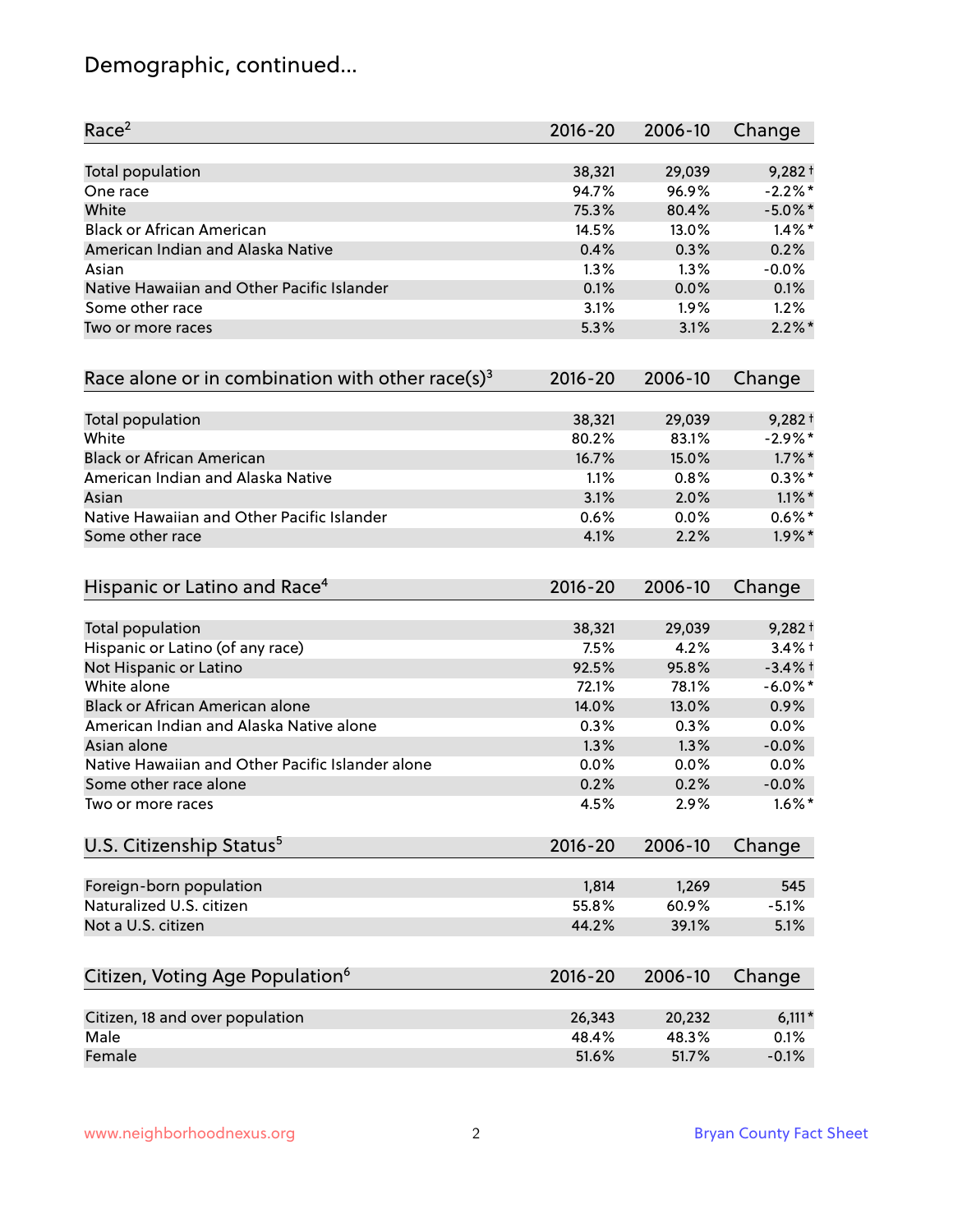#### Economic

| Income <sup>7</sup>                                 | $2016 - 20$ | 2006-10 | Change    |
|-----------------------------------------------------|-------------|---------|-----------|
|                                                     |             |         |           |
| All households                                      | 13,503      | 10,466  | $3,037*$  |
| Less than \$10,000                                  | 5.0%        | 5.2%    | $-0.2%$   |
| \$10,000 to \$14,999                                | 2.2%        | 3.7%    | $-1.5%$   |
| \$15,000 to \$24,999                                | 7.1%        | 9.8%    | $-2.6%$   |
| \$25,000 to \$34,999                                | 6.1%        | 7.3%    | $-1.2%$   |
| \$35,000 to \$49,999                                | 10.3%       | 14.3%   | $-4.0%$   |
| \$50,000 to \$74,999                                | 18.2%       | 18.5%   | $-0.3%$   |
| \$75,000 to \$99,999                                | 14.6%       | 14.6%   | 0.0%      |
| \$100,000 to \$149,999                              | 20.0%       | 18.8%   | 1.2%      |
| \$150,000 to \$199,999                              | 10.0%       | 5.6%    | 4.4%*     |
| \$200,000 or more                                   | 6.6%        | 2.2%    | 4.3%*     |
| Median household income (dollars)                   | 76,121      | 63,244  | 12,877*   |
| Mean household income (dollars)                     | 92,255      | 77,604  | 14,651*   |
| With earnings                                       | 87.0%       | 85.7%   | 1.2%      |
| Mean earnings (dollars)                             | 89,727      | 71,438  | 18,289*   |
| <b>With Social Security</b>                         | 23.2%       | 22.1%   | 1.0%      |
| Mean Social Security income (dollars)               | 19,344      | 14,320  | $5,024*$  |
| With retirement income                              | 19.1%       | 18.7%   | 0.4%      |
| Mean retirement income (dollars)                    | 23,781      | 23,339  | 442       |
| With Supplemental Security Income                   | 3.9%        | 3.1%    | 0.8%      |
| Mean Supplemental Security Income (dollars)         | 8,984       | 7,124   | 1,859*    |
| With cash public assistance income                  | 0.7%        | 0.4%    | 0.3%      |
| Mean cash public assistance income (dollars)        | 1,425       | 4,456   | $-3,031$  |
| With Food Stamp/SNAP benefits in the past 12 months | 8.7%        | 7.5%    | 1.2%      |
|                                                     |             |         |           |
| Families                                            | 10,415      | 8,115   | $2,300*$  |
| Less than \$10,000                                  | 3.4%        | 3.8%    | $-0.3%$   |
| \$10,000 to \$14,999                                | 1.3%        | 2.6%    | $-1.3%$   |
| \$15,000 to \$24,999                                | 5.9%        | 7.8%    | $-1.8%$   |
| \$25,000 to \$34,999                                | 4.7%        | 6.0%    | $-1.3%$   |
| \$35,000 to \$49,999                                | 7.4%        | 12.1%   | $-4.7%$ * |
| \$50,000 to \$74,999                                | 19.7%       | 20.1%   | $-0.4%$   |
| \$75,000 to \$99,999                                | 15.5%       | 16.8%   | $-1.3%$   |
| \$100,000 to \$149,999                              | 21.8%       | 22.3%   | $-0.5%$   |
| \$150,000 to \$199,999                              | 12.5%       | 6.5%    | $6.0\%$ * |
| \$200,000 or more                                   | 7.7%        | 2.0%    | 5.6%*     |
| Median family income (dollars)                      | 88,724      | 72,118  | 16,606*   |
| Mean family income (dollars)                        | 101,401     | 83,466  | 17,936*   |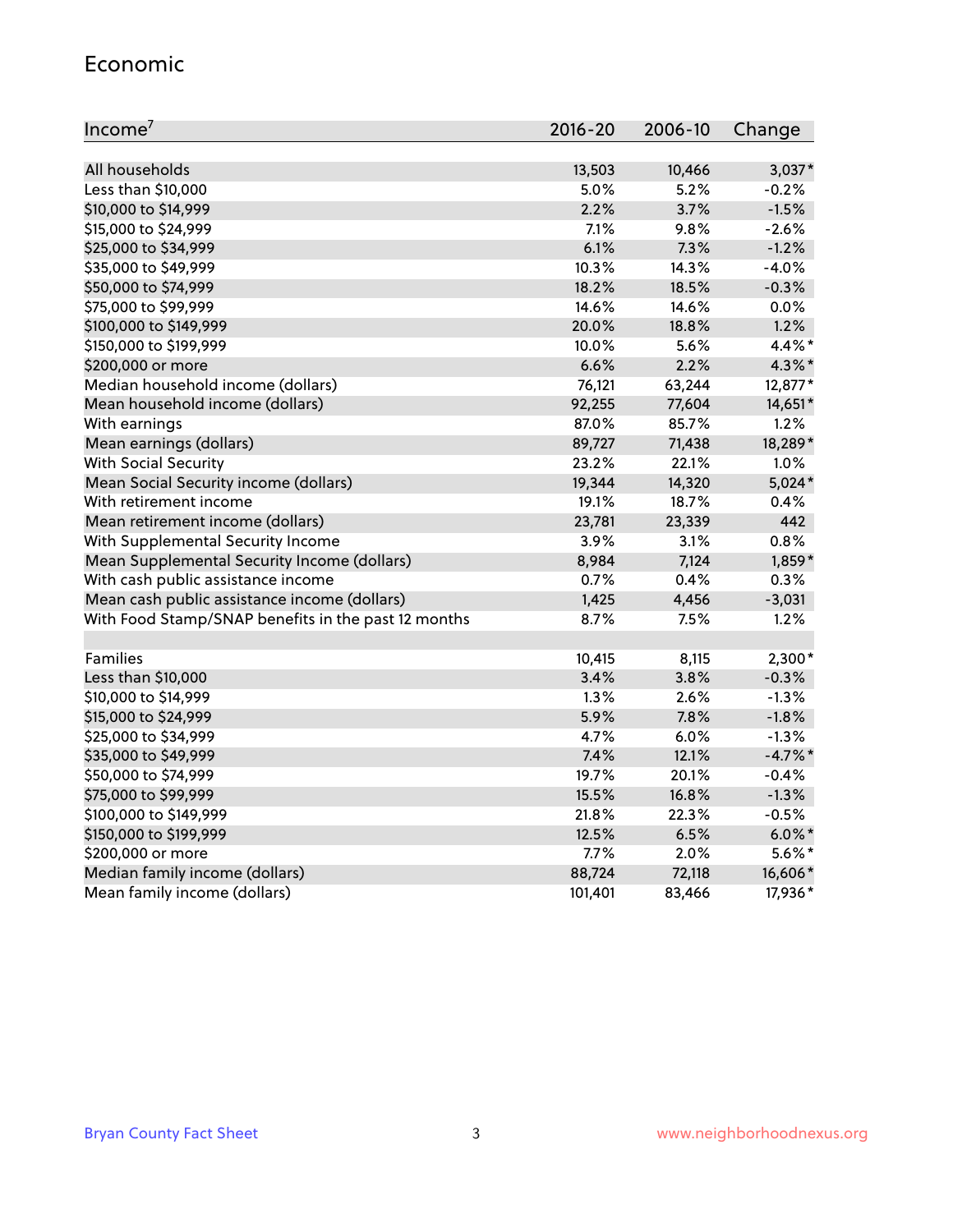### Economic, continued...

| Nonfamily households<br>2,351<br>737*<br>3,088<br>Median nonfamily income (dollars)<br>41,955<br>34,383<br>$7,572*$<br>Mean nonfamily income (dollars)<br>54,046<br>53,669<br>377<br>Median earnings for workers (dollars)<br>$9,619*$<br>41,745<br>32,126<br>Median earnings for male full-time, year-round workers<br>59,055<br>4,348*<br>54,707<br>(dollars)<br>11,097*<br>Median earnings for female full-time, year-round workers<br>43,342<br>32,245<br>(dollars)<br>Per capita income (dollars)<br>32,825<br>28,365<br>4,460*<br>Families and People Below Poverty Level <sup>9</sup><br>2016-20<br>2006-10<br>Change<br><b>All families</b><br>8.8%<br>8.8%<br>$-0.0%$<br>With related children under 18 years<br>12.6%<br>0.6%<br>12.1%<br>With related children under 5 years only<br>17.8%<br>12.9%<br>4.9%<br>Married couple families<br>3.3%<br>3.1%<br>0.1%<br>With related children under 18 years<br>3.7%<br>0.4%<br>3.4%<br>With related children under 5 years only<br>0.0%<br>0.0%<br>0.0%<br>Families with female householder, no husband present<br>36.6%<br>$-4.7%$<br>31.9%<br>With related children under 18 years<br>38.7%<br>39.8%<br>$-1.2%$<br>43.1%*<br>With related children under 5 years only<br>70.6%<br>27.5%<br>11.0%<br>$-0.7%$<br>All people<br>10.3%<br>Under 18 years<br>16.0%<br>$-4.3%$<br>11.7% |
|-------------------------------------------------------------------------------------------------------------------------------------------------------------------------------------------------------------------------------------------------------------------------------------------------------------------------------------------------------------------------------------------------------------------------------------------------------------------------------------------------------------------------------------------------------------------------------------------------------------------------------------------------------------------------------------------------------------------------------------------------------------------------------------------------------------------------------------------------------------------------------------------------------------------------------------------------------------------------------------------------------------------------------------------------------------------------------------------------------------------------------------------------------------------------------------------------------------------------------------------------------------------------------------------------------------------------------------------|
|                                                                                                                                                                                                                                                                                                                                                                                                                                                                                                                                                                                                                                                                                                                                                                                                                                                                                                                                                                                                                                                                                                                                                                                                                                                                                                                                           |
|                                                                                                                                                                                                                                                                                                                                                                                                                                                                                                                                                                                                                                                                                                                                                                                                                                                                                                                                                                                                                                                                                                                                                                                                                                                                                                                                           |
|                                                                                                                                                                                                                                                                                                                                                                                                                                                                                                                                                                                                                                                                                                                                                                                                                                                                                                                                                                                                                                                                                                                                                                                                                                                                                                                                           |
|                                                                                                                                                                                                                                                                                                                                                                                                                                                                                                                                                                                                                                                                                                                                                                                                                                                                                                                                                                                                                                                                                                                                                                                                                                                                                                                                           |
|                                                                                                                                                                                                                                                                                                                                                                                                                                                                                                                                                                                                                                                                                                                                                                                                                                                                                                                                                                                                                                                                                                                                                                                                                                                                                                                                           |
|                                                                                                                                                                                                                                                                                                                                                                                                                                                                                                                                                                                                                                                                                                                                                                                                                                                                                                                                                                                                                                                                                                                                                                                                                                                                                                                                           |
|                                                                                                                                                                                                                                                                                                                                                                                                                                                                                                                                                                                                                                                                                                                                                                                                                                                                                                                                                                                                                                                                                                                                                                                                                                                                                                                                           |
|                                                                                                                                                                                                                                                                                                                                                                                                                                                                                                                                                                                                                                                                                                                                                                                                                                                                                                                                                                                                                                                                                                                                                                                                                                                                                                                                           |
|                                                                                                                                                                                                                                                                                                                                                                                                                                                                                                                                                                                                                                                                                                                                                                                                                                                                                                                                                                                                                                                                                                                                                                                                                                                                                                                                           |
|                                                                                                                                                                                                                                                                                                                                                                                                                                                                                                                                                                                                                                                                                                                                                                                                                                                                                                                                                                                                                                                                                                                                                                                                                                                                                                                                           |
|                                                                                                                                                                                                                                                                                                                                                                                                                                                                                                                                                                                                                                                                                                                                                                                                                                                                                                                                                                                                                                                                                                                                                                                                                                                                                                                                           |
|                                                                                                                                                                                                                                                                                                                                                                                                                                                                                                                                                                                                                                                                                                                                                                                                                                                                                                                                                                                                                                                                                                                                                                                                                                                                                                                                           |
|                                                                                                                                                                                                                                                                                                                                                                                                                                                                                                                                                                                                                                                                                                                                                                                                                                                                                                                                                                                                                                                                                                                                                                                                                                                                                                                                           |
|                                                                                                                                                                                                                                                                                                                                                                                                                                                                                                                                                                                                                                                                                                                                                                                                                                                                                                                                                                                                                                                                                                                                                                                                                                                                                                                                           |
|                                                                                                                                                                                                                                                                                                                                                                                                                                                                                                                                                                                                                                                                                                                                                                                                                                                                                                                                                                                                                                                                                                                                                                                                                                                                                                                                           |
|                                                                                                                                                                                                                                                                                                                                                                                                                                                                                                                                                                                                                                                                                                                                                                                                                                                                                                                                                                                                                                                                                                                                                                                                                                                                                                                                           |
|                                                                                                                                                                                                                                                                                                                                                                                                                                                                                                                                                                                                                                                                                                                                                                                                                                                                                                                                                                                                                                                                                                                                                                                                                                                                                                                                           |
|                                                                                                                                                                                                                                                                                                                                                                                                                                                                                                                                                                                                                                                                                                                                                                                                                                                                                                                                                                                                                                                                                                                                                                                                                                                                                                                                           |
|                                                                                                                                                                                                                                                                                                                                                                                                                                                                                                                                                                                                                                                                                                                                                                                                                                                                                                                                                                                                                                                                                                                                                                                                                                                                                                                                           |
|                                                                                                                                                                                                                                                                                                                                                                                                                                                                                                                                                                                                                                                                                                                                                                                                                                                                                                                                                                                                                                                                                                                                                                                                                                                                                                                                           |
|                                                                                                                                                                                                                                                                                                                                                                                                                                                                                                                                                                                                                                                                                                                                                                                                                                                                                                                                                                                                                                                                                                                                                                                                                                                                                                                                           |
|                                                                                                                                                                                                                                                                                                                                                                                                                                                                                                                                                                                                                                                                                                                                                                                                                                                                                                                                                                                                                                                                                                                                                                                                                                                                                                                                           |
|                                                                                                                                                                                                                                                                                                                                                                                                                                                                                                                                                                                                                                                                                                                                                                                                                                                                                                                                                                                                                                                                                                                                                                                                                                                                                                                                           |
| Related children under 18 years<br>11.1%<br>15.1%<br>$-4.0%$                                                                                                                                                                                                                                                                                                                                                                                                                                                                                                                                                                                                                                                                                                                                                                                                                                                                                                                                                                                                                                                                                                                                                                                                                                                                              |
| Related children under 5 years<br>12.8%<br>16.9%<br>$-4.1%$                                                                                                                                                                                                                                                                                                                                                                                                                                                                                                                                                                                                                                                                                                                                                                                                                                                                                                                                                                                                                                                                                                                                                                                                                                                                               |
| Related children 5 to 17 years<br>14.5%<br>$-3.9%$<br>10.5%                                                                                                                                                                                                                                                                                                                                                                                                                                                                                                                                                                                                                                                                                                                                                                                                                                                                                                                                                                                                                                                                                                                                                                                                                                                                               |
| 0.8%<br>18 years and over<br>9.7%<br>9.0%                                                                                                                                                                                                                                                                                                                                                                                                                                                                                                                                                                                                                                                                                                                                                                                                                                                                                                                                                                                                                                                                                                                                                                                                                                                                                                 |
| 18 to 64 years<br>10.0%<br>8.4%<br>1.5%                                                                                                                                                                                                                                                                                                                                                                                                                                                                                                                                                                                                                                                                                                                                                                                                                                                                                                                                                                                                                                                                                                                                                                                                                                                                                                   |
| 65 years and over<br>8.3%<br>12.8%<br>$-4.4%$                                                                                                                                                                                                                                                                                                                                                                                                                                                                                                                                                                                                                                                                                                                                                                                                                                                                                                                                                                                                                                                                                                                                                                                                                                                                                             |
| People in families<br>8.6%<br>9.5%<br>$-0.9%$                                                                                                                                                                                                                                                                                                                                                                                                                                                                                                                                                                                                                                                                                                                                                                                                                                                                                                                                                                                                                                                                                                                                                                                                                                                                                             |
| Unrelated individuals 15 years and over                                                                                                                                                                                                                                                                                                                                                                                                                                                                                                                                                                                                                                                                                                                                                                                                                                                                                                                                                                                                                                                                                                                                                                                                                                                                                                   |
| 22.3%<br>21.8%<br>0.5%                                                                                                                                                                                                                                                                                                                                                                                                                                                                                                                                                                                                                                                                                                                                                                                                                                                                                                                                                                                                                                                                                                                                                                                                                                                                                                                    |
| Non-Hispanic white people<br>8.6%<br>8.0%<br>0.6%                                                                                                                                                                                                                                                                                                                                                                                                                                                                                                                                                                                                                                                                                                                                                                                                                                                                                                                                                                                                                                                                                                                                                                                                                                                                                         |
| Black or African-American people<br>19.3%<br>$-6.4%$<br>25.7%                                                                                                                                                                                                                                                                                                                                                                                                                                                                                                                                                                                                                                                                                                                                                                                                                                                                                                                                                                                                                                                                                                                                                                                                                                                                             |
| Asian people<br>9.1%<br>$0.0\%$<br>9.1%                                                                                                                                                                                                                                                                                                                                                                                                                                                                                                                                                                                                                                                                                                                                                                                                                                                                                                                                                                                                                                                                                                                                                                                                                                                                                                   |
| Hispanic or Latino people<br>15.5%<br>26.6%<br>$-11.1%$                                                                                                                                                                                                                                                                                                                                                                                                                                                                                                                                                                                                                                                                                                                                                                                                                                                                                                                                                                                                                                                                                                                                                                                                                                                                                   |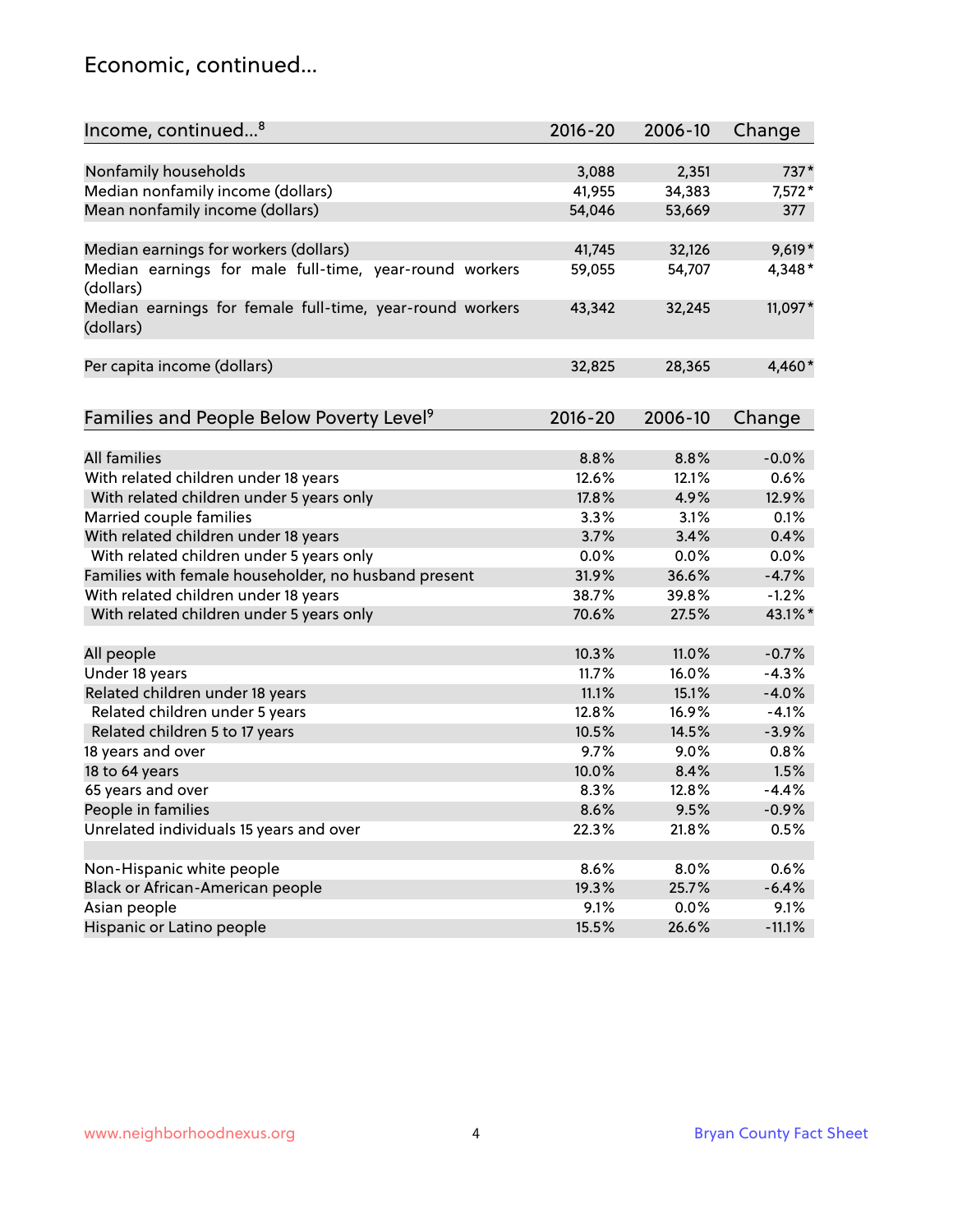# Employment

| Employment Status <sup>10</sup>                                                               | 2010        | 2020    | Change     |
|-----------------------------------------------------------------------------------------------|-------------|---------|------------|
| In Labor Force                                                                                | 18,718      | 14,455  | 14,455     |
| <b>Unemployment Rate</b>                                                                      | 5.3%        | 9.6%    | $-4.3%$    |
| Industry <sup>11</sup>                                                                        | $2016 - 20$ | 2006-10 | Change     |
|                                                                                               |             |         |            |
| Civilian employed population 16 years and over                                                | 17,206      | 13,532  | $3,674*$   |
| Agriculture, forestry, fishing and hunting, and mining                                        | 0.4%        | 0.4%    | $-0.0%$    |
| Construction                                                                                  | 9.0%        | 11.4%   | $-2.4%$    |
| Manufacturing                                                                                 | 12.7%       | 9.8%    | $2.9\%$ *  |
| Wholesale trade                                                                               | 2.5%        | 3.6%    | $-1.2%$    |
| Retail trade                                                                                  | 9.8%        | 14.0%   | $-4.1\%$ * |
| Transportation and warehousing, and utilities                                                 | 6.9%        | 7.6%    | $-0.7%$    |
| Information                                                                                   | 1.3%        | 1.4%    | $-0.1%$    |
| Finance and insurance, and real estate and rental and leasing                                 | 6.5%        | 5.5%    | 1.0%       |
| Professional, scientific, and management, and administrative<br>and waste management services | 9.7%        | 7.6%    | 2.1%       |
| Educational services, and health care and social assistance                                   | 22.4%       | 19.9%   | 2.5%       |
| Arts, entertainment, and recreation, and accommodation and<br>food services                   | 10.2%       | 7.8%    | $2.4\%$ *  |
| Other services, except public administration                                                  | 3.0%        | 3.8%    | $-0.8%$    |
| <b>Public administration</b>                                                                  | 5.6%        | 7.1%    | $-1.4%$    |
| Occupation <sup>12</sup>                                                                      | $2016 - 20$ | 2006-10 | Change     |
|                                                                                               |             |         |            |
| Civilian employed population 16 years and over                                                | 17,206      | 13,532  | $3,674*$   |
| Management, business, science, and arts occupations                                           | 40.7%       | 35.5%   | $5.2\%$ *  |
| Service occupations                                                                           | 15.3%       | 14.7%   | 0.6%       |
| Sales and office occupations                                                                  | 21.3%       | 28.6%   | $-7.3\%$ * |
| Natural<br>resources,<br>construction,<br>and<br>maintenance<br>occupations                   | 10.9%       | 10.9%   | 0.0%       |
| Production, transportation, and material moving occupations                                   | 11.8%       | 10.2%   | 1.5%       |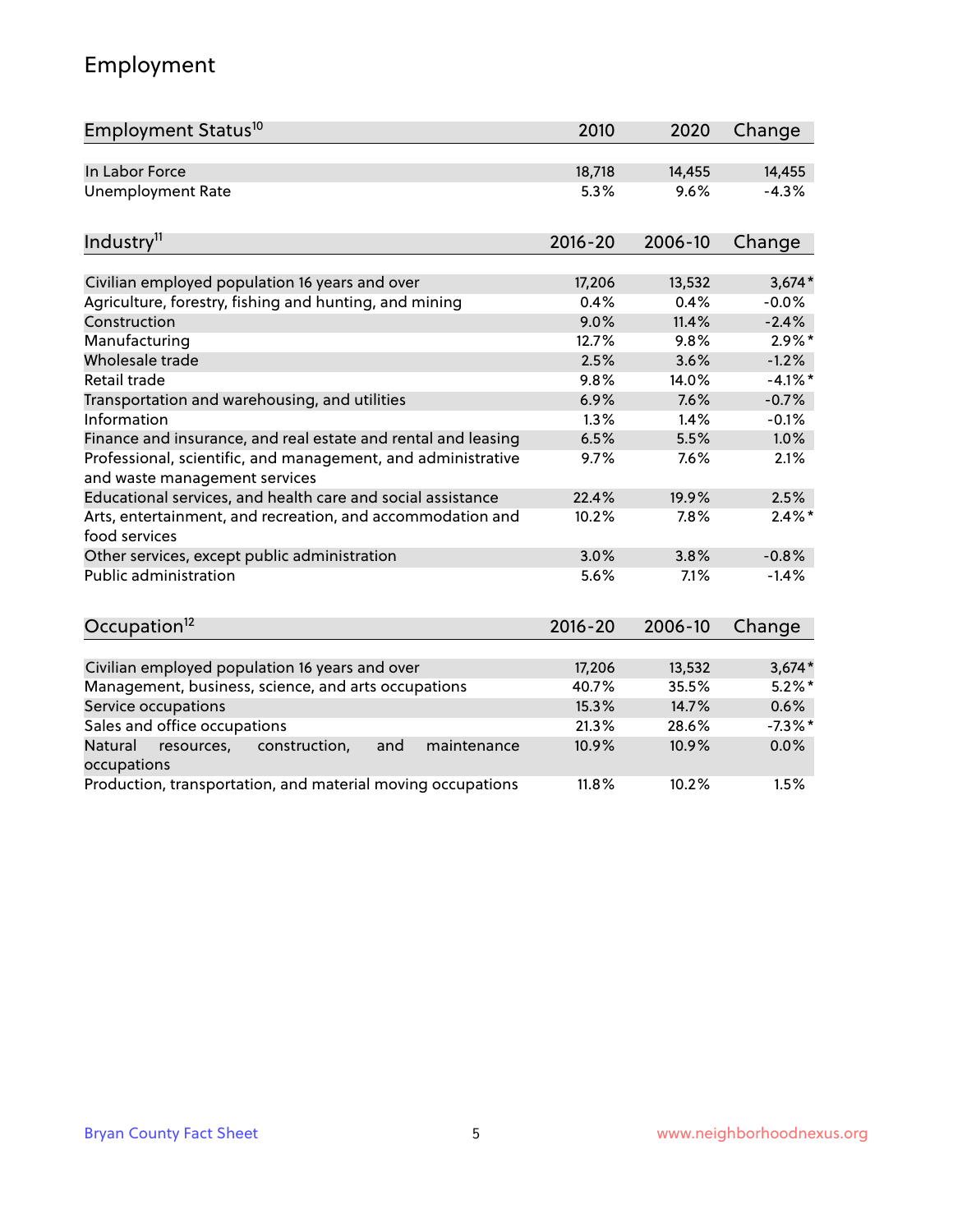# Employment, continued...

| Class of Worker <sup>13</sup>                          | $2016 - 20$ | 2006-10 | Change   |
|--------------------------------------------------------|-------------|---------|----------|
| Civilian employed population 16 years and over         | 17,206      | 13,532  | $3,674*$ |
| Private wage and salary workers                        | 79.2%       | 76.9%   | 2.3%     |
| Government workers                                     | 16.2%       | 17.4%   | $-1.2%$  |
| Self-employed in own not incorporated business workers | 4.6%        | 5.7%    | $-1.0%$  |
| <b>Unpaid family workers</b>                           | 0.0%        | 0.1%    | $-0.1%$  |
| Job Flows <sup>14</sup>                                | 2019        | 2010    | Change   |
|                                                        |             |         |          |
| Total Jobs in county                                   | 8,859       | 6,450   | 2,409    |
| Held by residents of county                            | 36.7%       | 41.1%   | $-4.5%$  |
| Held by non-residents of county                        | 63.3%       | 58.9%   | 4.5%     |
| Jobs by Industry Sector <sup>15</sup>                  | 2019        | 2010    | Change   |
|                                                        | 8,859       | 6,450   | 2,409    |
| Total Jobs in county<br><b>Goods Producing sectors</b> | 18.3%       | 12.1%   | 6.1%     |
| Trade, Transportation, and Utilities sectors           | 17.5%       | 20.3%   | $-2.8%$  |
| All Other Services sectors                             |             |         |          |
|                                                        | 64.2%       | 67.6%   | $-3.3%$  |
| Total Jobs in county held by county residents          | 3,248       | 2,652   | 596      |
| <b>Goods Producing sectors</b>                         | 13.6%       | 11.2%   | 2.4%     |
| Trade, Transportation, and Utilities sectors           | 12.2%       | 14.6%   | $-2.5%$  |
| All Other Services sectors                             | 74.2%       | 74.2%   | 0.1%     |
| Jobs by Earnings <sup>16</sup>                         | 2019        | 2010    | Change   |
|                                                        |             |         |          |
| Total Jobs in county                                   | 8,859       | 6,450   | 2,409    |
| Jobs with earnings \$1250/month or less                | 28.5%       | 35.1%   | $-6.5%$  |
| Jobs with earnings \$1251/month to \$3333/month        | 34.9%       | 39.8%   | $-4.9%$  |
| Jobs with earnings greater than \$3333/month           | 36.6%       | 25.1%   | 11.4%    |
| Total Jobs in county held by county residents          | 3,248       | 2,652   | 596      |
| Jobs with earnings \$1250/month or less                | 34.0%       | 35.3%   | $-1.3%$  |
| Jobs with earnings \$1251/month to \$3333/month        | 31.6%       | 40.3%   | $-8.8\%$ |
| Jobs with earnings greater than \$3333/month           | 34.5%       | 24.4%   | 10.1%    |
|                                                        |             |         |          |
| Jobs by Age of Worker <sup>17</sup>                    | 2019        | 2010    | Change   |
| Total Jobs in county                                   | 8,859       | 6,450   | 2,409    |
| Jobs with workers age 29 or younger                    | 26.8%       | 28.9%   | $-2.1%$  |
| Jobs with workers age 30 to 54                         | 54.2%       | 55.1%   | $-0.9%$  |
| Jobs with workers age 55 or older                      | 19.0%       | 16.0%   | 3.0%     |
|                                                        |             |         |          |
| Total Jobs in county held by county residents          | 3,248       | 2,652   | 596      |
| Jobs with workers age 29 or younger                    | 24.4%       | 22.8%   | 1.6%     |
| Jobs with workers age 30 to 54                         | 55.0%       | 59.3%   | $-4.2%$  |
| Jobs with workers age 55 or older                      | 20.6%       | 17.9%   | 2.6%     |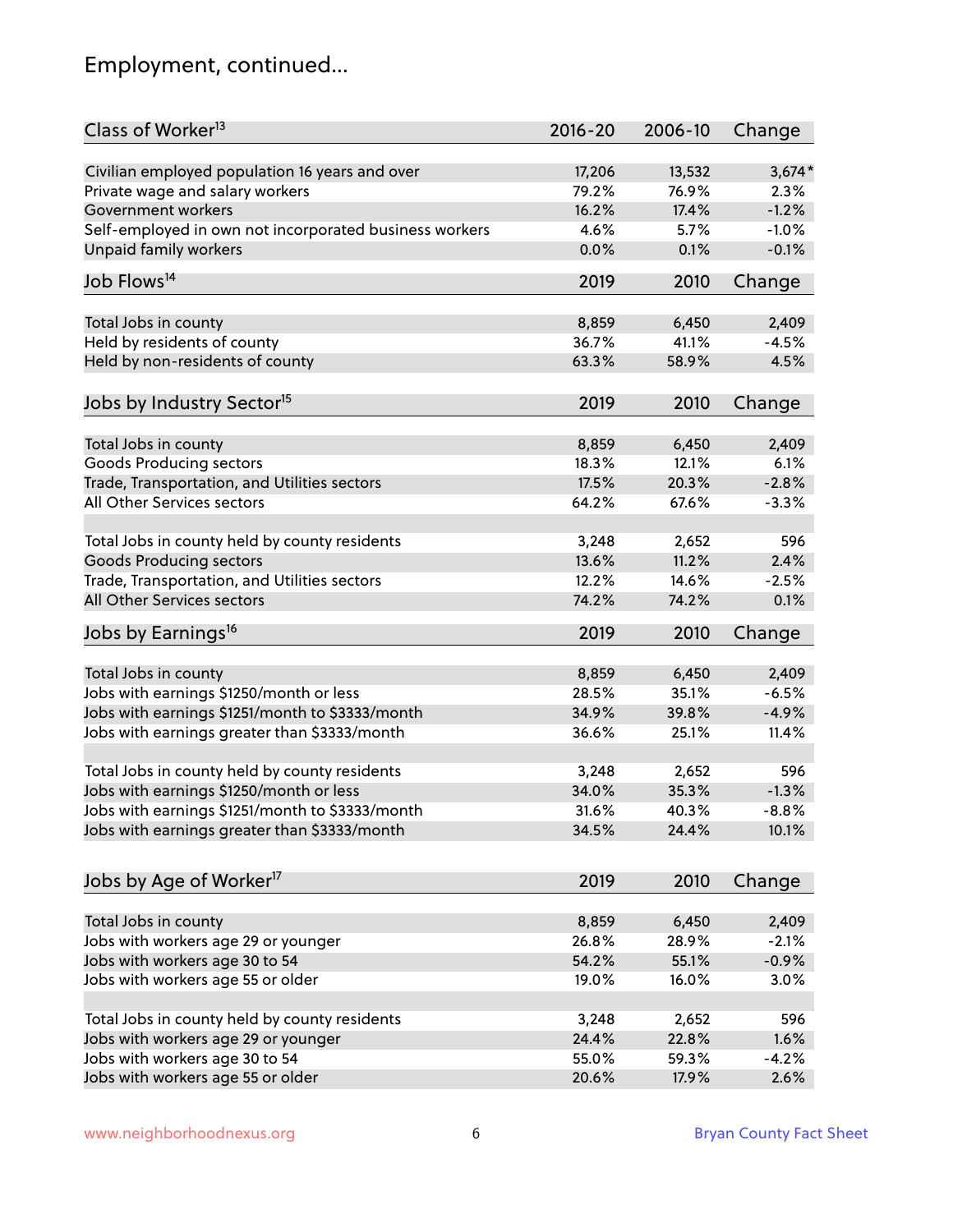### Education

| Early Learning <sup>18</sup>                        |             |         | 2022       |
|-----------------------------------------------------|-------------|---------|------------|
| Licensed Capacity of Early Learning Centers         |             |         | 1,281      |
| Licenced capacity per 1,000 children ages 0-4       |             |         | 433.8      |
| School Enrollment <sup>19</sup>                     | 2022        | 2010    |            |
|                                                     |             |         | Change     |
| <b>Enrolled in Public School</b>                    | 10,078      | 7,300   | 2,778      |
| White                                               | 64.5%       | 73.4%   | $-9.0%$    |
| <b>Black or African-American</b>                    | 15.4%       | 16.7%   | $-1.3%$    |
| Asian                                               | 2.7%        | 2.2%    | 0.5%       |
| Native American                                     | 0.1%        | 0.0%    | 0.1%       |
| Pacific Islander                                    | 0.1%        | 0.0%    | 0.0%       |
| <b>Biracial or Multi-Racial</b>                     | 6.8%        | 2.5%    | 4.4%       |
| Hispanic or Latino                                  | 10.3%       | 4.9%    | 5.5%       |
| Georgia Milestones: 3rd Grade Reading <sup>20</sup> |             |         | 2019       |
|                                                     |             |         |            |
| <b>Number of Students Tested</b>                    |             |         | 684        |
| Proficient or Distinguished                         |             |         | 55.1%      |
| Georgia Milestones: 8th Grade Math <sup>21</sup>    |             |         | 2019       |
| Number of Students Tested                           |             |         | 769        |
| Proficient or Distinguished                         |             |         | 46.3%      |
|                                                     |             |         |            |
| Graduation Rates <sup>22</sup>                      | 2021        | 2012    | Change     |
| Cohort                                              | 700         | 578     | 122        |
| <b>High School Graduation Rate</b>                  | 93.4%       | 72.3%   | 21.1%      |
|                                                     |             |         |            |
| Educational Attainment <sup>23</sup>                | $2016 - 20$ | 2006-10 | Change     |
|                                                     |             |         |            |
| Population 25 years and over                        | 24,167      | 18,232  | 5,935*     |
| Less than 9th grade                                 | 2.4%        | 3.0%    | $-0.6%$    |
| 9th to 12th grade, no diploma                       | 4.9%        | 8.6%    | $-3.8\%$ * |
| High school graduate (includes equivalency)         | 25.9%       | 28.7%   | $-2.8%$    |
| Some college, no degree                             | 24.7%       | 23.9%   | 0.8%       |
| Associate's degree                                  | 9.2%        | 8.2%    | 1.0%       |
| Bachelor's degree                                   | 20.9%       | 19.0%   | 1.9%       |
| Graduate or professional degree                     | 12.0%       | 8.6%    | $3.4\%$ *  |
| Percent high school graduate or higher              | 92.8%       | 88.4%   | 4.4%       |
| Percent bachelor's degree or higher                 | 33.0%       | 27.6%   | $5.3\%$ *  |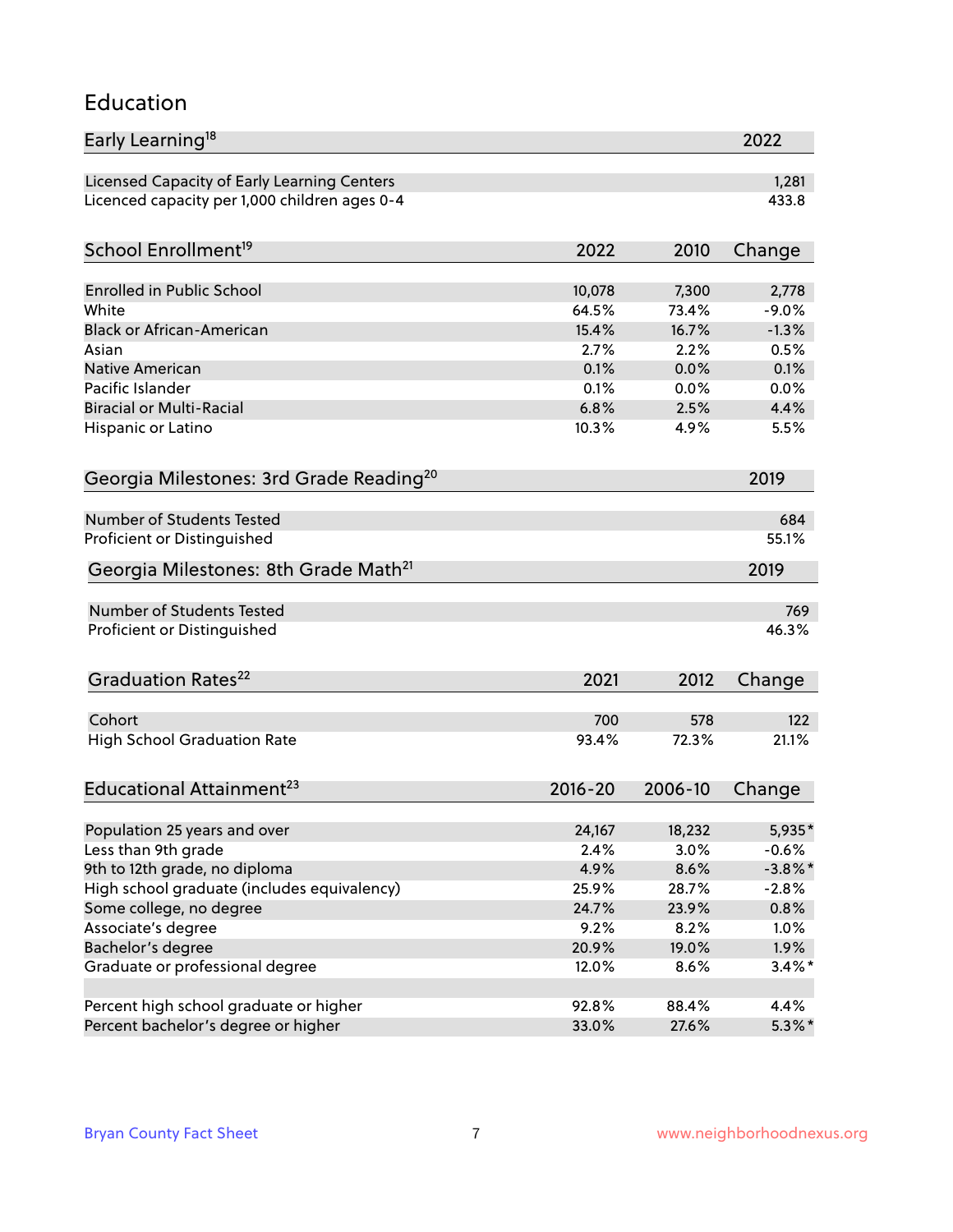### Housing

| Households by Type <sup>24</sup>                     | 2016-20 | 2006-10 | Change    |
|------------------------------------------------------|---------|---------|-----------|
|                                                      |         |         |           |
| <b>Total households</b>                              | 13,503  | 10,466  | $3,037*$  |
| Family households (families)                         | 77.1%   | 77.5%   | $-0.4%$   |
| With own children under 18 years                     | 42.0%   | 41.6%   | 0.5%      |
| Married-couple family                                | 58.8%   | 60.9%   | $-2.1%$   |
| With own children of the householder under 18 years  | 29.5%   | 30.4%   | $-0.9%$   |
| Male householder, no wife present, family            | 5.1%    | 3.5%    | 1.6%      |
| With own children of the householder under 18 years  | 3.0%    | 1.9%    | 1.1%      |
| Female householder, no husband present, family       | 13.2%   | 13.1%   | 0.1%      |
| With own children of the householder under 18 years  | 9.5%    | 9.2%    | 0.3%      |
| Nonfamily households                                 | 22.9%   | 22.5%   | 0.4%      |
| Householder living alone                             | 17.7%   | 17.9%   | $-0.1%$   |
| 65 years and over                                    | 6.4%    | 6.6%    | $-0.2%$   |
|                                                      |         |         |           |
| Households with one or more people under 18 years    | 46.1%   | 46.5%   | $-0.4%$   |
| Households with one or more people 65 years and over | 21.8%   | 17.7%   | $4.1\%$ * |
|                                                      |         |         |           |
| Average household size                               | 2.83    | 2.77    | 0.06      |
| Average family size                                  | 3.21    | 3.14    | 0.07      |
|                                                      |         |         |           |
| Housing Occupancy <sup>25</sup>                      | 2016-20 | 2006-10 | Change    |
|                                                      |         |         |           |
| Total housing units                                  | 14,778  | 11,549  | $3,229*$  |
| Occupied housing units                               | 91.4%   | 90.6%   | 0.7%      |
| Vacant housing units                                 | 8.6%    | 9.4%    | $-0.7%$   |
|                                                      |         |         |           |
| Homeowner vacancy rate                               | 2.3     | 1.7     | 0.5       |
| Rental vacancy rate                                  | 8.2     | 8.0     | 0.2       |
|                                                      |         |         |           |
|                                                      |         |         |           |
| Units in Structure <sup>26</sup>                     | 2016-20 | 2006-10 | Change    |
|                                                      |         |         |           |
| Total housing units                                  | 14,778  | 11,549  | $3,229*$  |
| 1-unit, detached                                     | 73.7%   | 73.9%   | $-0.2%$   |
| 1-unit, attached                                     | 2.3%    | 1.3%    | $1.0\%$ * |
| 2 units                                              | 1.0%    | 0.7%    | 0.3%      |
| 3 or 4 units                                         | 1.6%    | 1.9%    | $-0.3%$   |
| 5 to 9 units                                         | 4.3%    | 2.9%    | 1.4%      |
| 10 to 19 units                                       | 0.9%    | 0.1%    | $0.8\%$ * |
| 20 or more units                                     | 1.2%    | 2.5%    | $-1.3%$   |
| Mobile home                                          | 14.8%   | 16.3%   | $-1.5%$   |
| Boat, RV, van, etc.                                  | 0.1%    | 0.4%    | $-0.3%$   |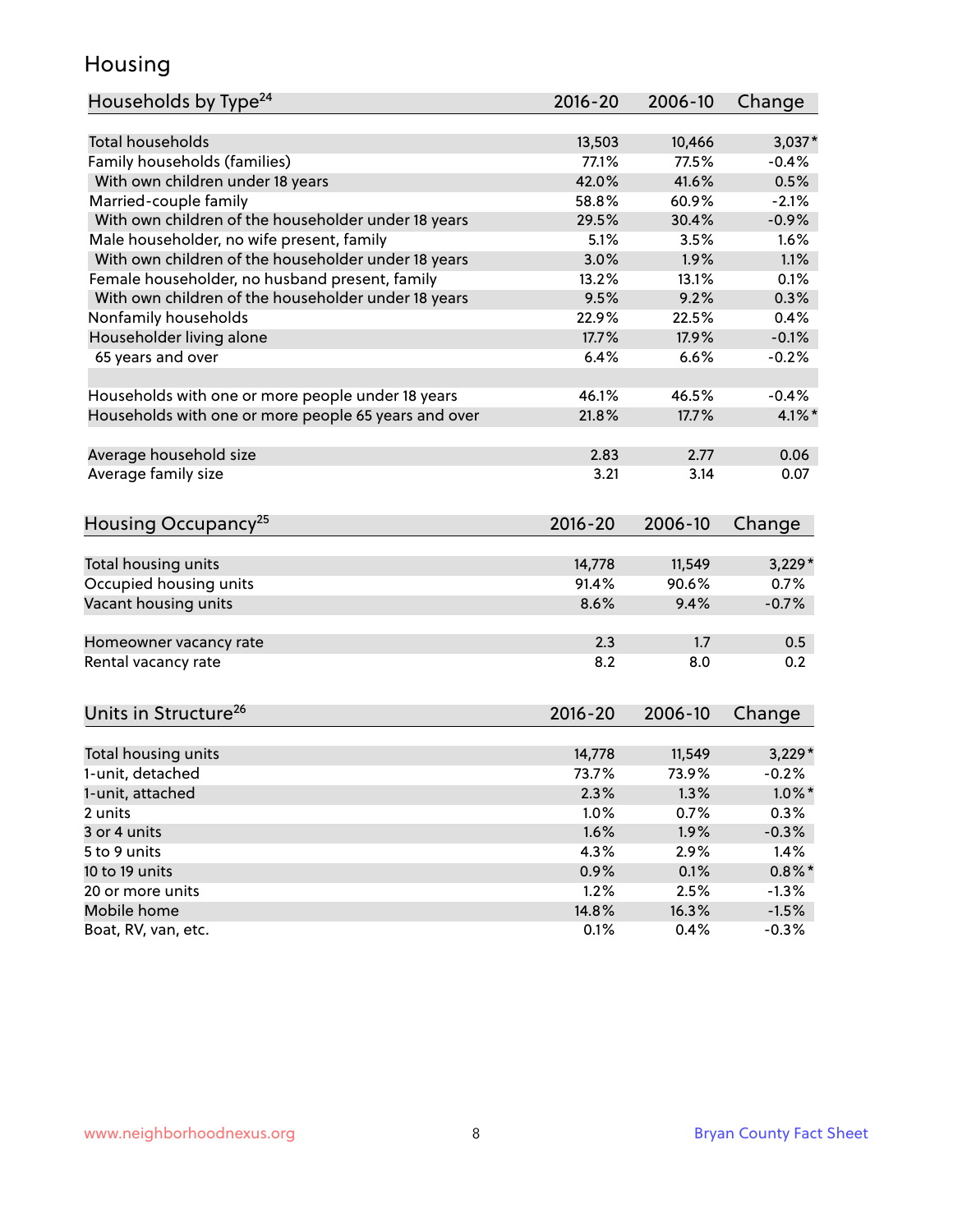# Housing, Continued...

| Year Structure Built <sup>27</sup>             | 2016-20         | 2006-10         | Change                 |
|------------------------------------------------|-----------------|-----------------|------------------------|
| Total housing units                            | 14,778          | 11,549          | $3,229*$               |
| Built 2014 or later                            | 13.1%           | (X)             | (X)                    |
| Built 2010 to 2013                             | 8.5%            | (X)             | (X)                    |
| Built 2000 to 2009                             | 24.6%           | 28.6%           | $-4.0\%$ *             |
| Built 1990 to 1999                             | 21.5%           | 32.3%           | $-10.9%$ *             |
| Built 1980 to 1989                             | 15.3%           | 16.5%           | $-1.2%$                |
| Built 1970 to 1979                             | 7.8%            | 9.4%            | $-1.6%$                |
| Built 1960 to 1969                             | 2.7%            | 4.1%            | $-1.3%$                |
| Built 1950 to 1959                             | 1.6%            | 1.9%            | $-0.3%$                |
| Built 1940 to 1949                             | 2.3%            | 4.1%            | $-1.7%$                |
| Built 1939 or earlier                          | 2.5%            | 3.1%            | $-0.6%$                |
| Housing Tenure <sup>28</sup>                   | $2016 - 20$     | 2006-10         | Change                 |
|                                                |                 |                 |                        |
| Occupied housing units                         | 13,503<br>70.8% | 10,466<br>74.2% | $3,037*$<br>$-3.4\%$ * |
| Owner-occupied                                 | 29.2%           | 25.8%           | 3.4%                   |
| Renter-occupied                                |                 |                 |                        |
| Average household size of owner-occupied unit  | 2.87            | 2.83            | 0.03                   |
| Average household size of renter-occupied unit | 2.74            | 2.60            | 0.14                   |
| Residence 1 Year Ago <sup>29</sup>             | $2016 - 20$     | 2006-10         | Change                 |
|                                                |                 |                 |                        |
| Population 1 year and over                     | 37,941          | 28,750          | $9,191*$               |
| Same house                                     | 81.8%           | 83.7%           | $-1.9%$                |
| Different house in the U.S.                    | 17.6%           | 15.6%           | 2.0%                   |
| Same county                                    | 5.6%            | 3.7%            | $1.9\%$ *              |
| Different county<br>Same state                 | 11.9%<br>7.6%   | 11.9%<br>5.3%   | 0.1%<br>$2.3\%$ *      |
|                                                |                 |                 |                        |
| Different state                                | 4.4%            | 6.6%<br>0.7%    | $-2.2%$                |
| Abroad                                         | 0.7%            |                 | $-0.0%$                |
| Value of Housing Unit <sup>30</sup>            | 2016-20         | 2006-10         | Change                 |
| Owner-occupied units                           | 9,561           | 7,763           | 1,798*                 |
| Less than \$50,000                             | 6.7%            | 9.7%            | $-3.0%$                |
| \$50,000 to \$99,999                           | 8.0%            | 8.4%            | $-0.4%$                |
| \$100,000 to \$149,999                         | 14.6%           | 17.3%           | $-2.7%$                |
| \$150,000 to \$199,999                         | 15.0%           | 19.8%           | $-4.8\%$ *             |
| \$200,000 to \$299,999                         | 25.9%           | 26.5%           | $-0.6%$                |
| \$300,000 to \$499,999                         | 24.3%           | 11.6%           | 12.7%*                 |
| \$500,000 to \$999,999                         | 4.6%            | 5.4%            | $-0.8%$                |
| \$1,000,000 or more                            | 0.9%            | 1.2%            | $-0.3%$                |
| Median (dollars)                               | 227,400         | 187,400         | 40,000*                |
| Mortgage Status <sup>31</sup>                  | $2016 - 20$     | 2006-10         | Change                 |
| Owner-occupied units                           | 9,561           | 7,763           | 1,798*                 |
| Housing units with a mortgage                  | 72.6%           | 78.3%           | $-5.8\%$ *             |
| Housing units without a mortgage               | 27.4%           | 21.7%           | $5.8\%$ *              |
|                                                |                 |                 |                        |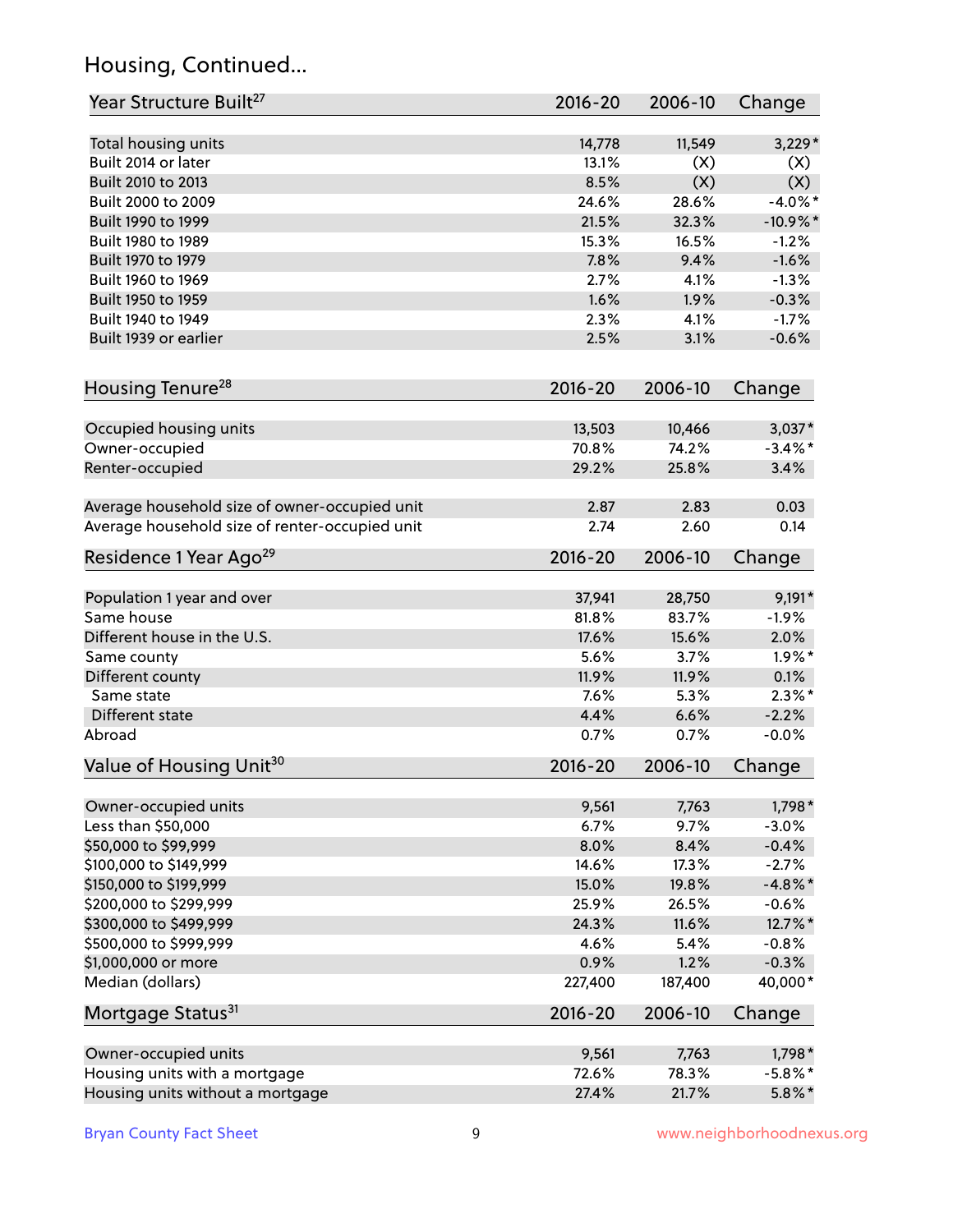# Housing, Continued...

| Selected Monthly Owner Costs <sup>32</sup>                                            | 2016-20     | 2006-10   | Change      |
|---------------------------------------------------------------------------------------|-------------|-----------|-------------|
| Housing units with a mortgage                                                         | 6,938       | 6,081     | 857*        |
| Less than \$300                                                                       | 0.0%        | 0.0%      | $0.0\%$     |
| \$300 to \$499                                                                        | 0.0%        | 0.9%      | $-0.9%$     |
| \$500 to \$999                                                                        | 14.9%       | 20.9%     | $-6.0\%$ *  |
| \$1,000 to \$1,499                                                                    | 24.3%       | 28.1%     | $-3.8%$     |
| \$1,500 to \$1,999                                                                    | 26.8%       | 24.4%     | 2.4%        |
| \$2,000 to \$2,999                                                                    | 29.2%       | 21.6%     | $7.6\%$ *   |
| \$3,000 or more                                                                       | 4.7%        | 4.1%      | 0.6%        |
| Median (dollars)                                                                      | 1,695       | 1,502     | $193*$      |
| Housing units without a mortgage                                                      | 2,623       | 1,682     | $941*$      |
| Less than \$150                                                                       | 3.2%        | 11.1%     | $-7.9%$ *   |
| \$150 to \$249                                                                        | 12.4%       | 11.8%     | 0.7%        |
| \$250 to \$349                                                                        | 16.9%       | 27.8%     | $-10.9\%$ * |
| \$350 to \$499                                                                        | 28.5%       | 26.6%     | $1.8\%$     |
| \$500 to \$699                                                                        | 21.1%       | 15.3%     | 5.8%        |
| \$700 or more                                                                         | 18.0%       | 7.5%      | 10.5%*      |
| Median (dollars)                                                                      | 438         | 348       | $90*$       |
| Selected Monthly Owner Costs as a Percentage of<br>Household Income <sup>33</sup>     | $2016 - 20$ | 2006-10   | Change      |
| Housing units with a mortgage (excluding units where<br>SMOCAPI cannot be computed)   | 6,918       | 6,081     | 837*        |
| Less than 20.0 percent                                                                | 48.6%       | 36.3%     | 12.3%*      |
| 20.0 to 24.9 percent                                                                  | 22.5%       | 21.4%     | 1.1%        |
| 25.0 to 29.9 percent                                                                  | 8.4%        | 9.7%      | $-1.3%$     |
| 30.0 to 34.9 percent                                                                  | 6.0%        | 11.5%     | $-5.5%$ *   |
| 35.0 percent or more                                                                  | 14.6%       | 21.1%     | $-6.5%$ *   |
| Not computed                                                                          | 20          | 0         | 20          |
| Housing unit without a mortgage (excluding units where<br>SMOCAPI cannot be computed) | 2,623       | 1,682     | 941*        |
| Less than 10.0 percent                                                                | 57.6%       | 60.3%     | $-2.7%$     |
| 10.0 to 14.9 percent                                                                  | 15.1%       | 10.6%     | 4.6%        |
| 15.0 to 19.9 percent                                                                  | 8.7%        | 9.8%      | $-1.1%$     |
| 20.0 to 24.9 percent                                                                  | 6.7%        | 6.6%      | 0.1%        |
| 25.0 to 29.9 percent                                                                  | 5.2%        | 1.7%      | $3.5\%$ *   |
| 30.0 to 34.9 percent                                                                  | 1.1%        | 2.6%      | $-1.4%$     |
| 35.0 percent or more                                                                  | 5.5%        | 8.5%      | $-3.0%$     |
| Not computed                                                                          | $\pmb{0}$   | $\pmb{0}$ | $\mathbf 0$ |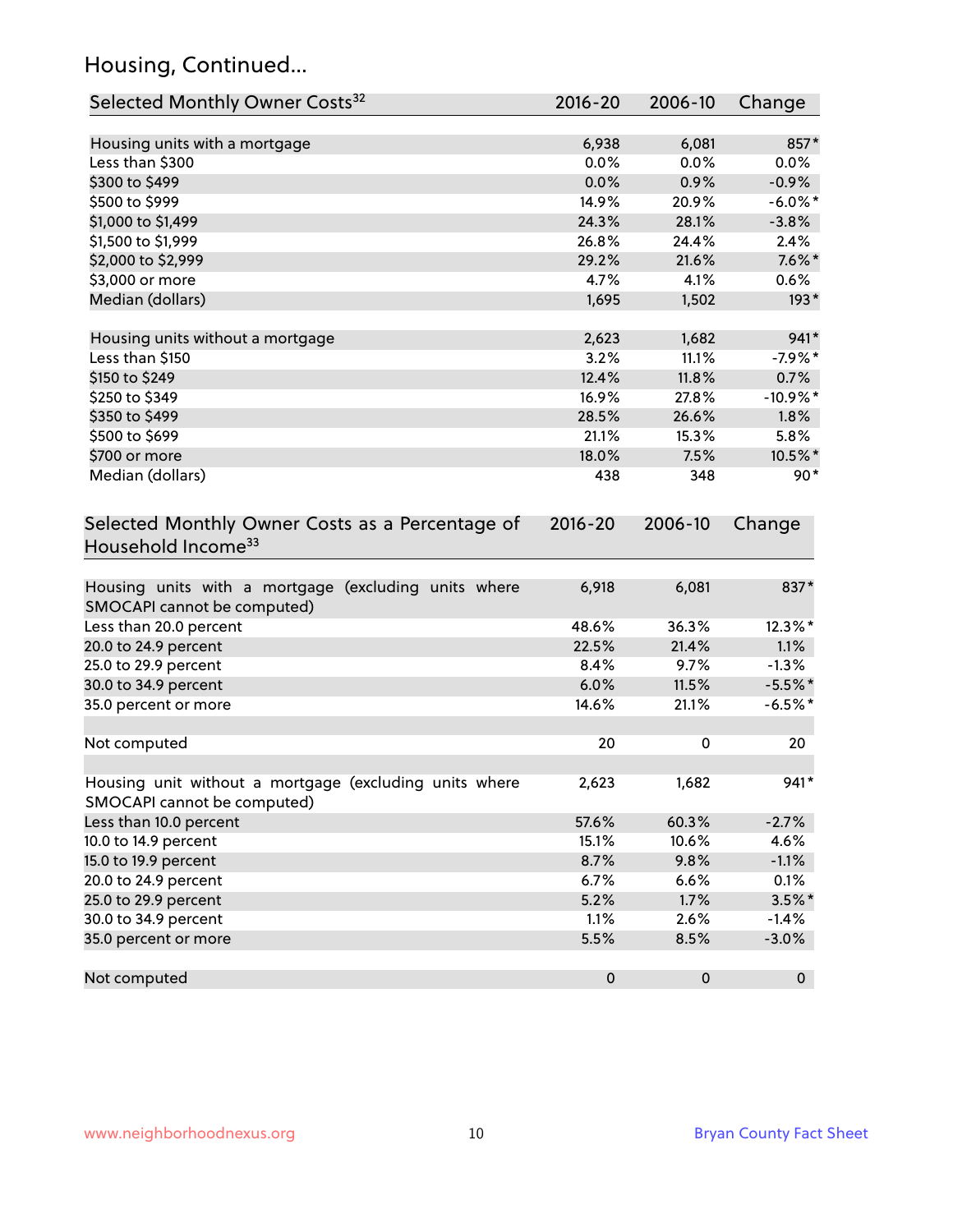# Housing, Continued...

| Gross Rent <sup>34</sup>                                                       | 2016-20            | 2006-10        | Change           |
|--------------------------------------------------------------------------------|--------------------|----------------|------------------|
|                                                                                |                    |                |                  |
| Occupied units paying rent                                                     | 3,768              | 2,423          | $1,345*$         |
| Less than \$200                                                                | 0.2%               | 0.0%           | 0.2%             |
| \$200 to \$499                                                                 | 3.9%               | 8.3%           | $-4.4%$          |
| \$500 to \$749                                                                 | 14.9%              | 22.4%          | $-7.5%$          |
| \$750 to \$999                                                                 | 11.4%              | 23.2%          | $-11.8\%$ *      |
| \$1,000 to \$1,499                                                             | 24.8%              | 30.7%          | $-6.0%$          |
| \$1,500 to \$1,999                                                             | 30.8%              | 13.0%          | 17.8%*           |
| \$2,000 or more                                                                | 14.0%              | 2.3%           | $11.8\%$ *       |
| Median (dollars)                                                               | 1,322              | 964            | 358*             |
| No rent paid<br>Gross Rent as a Percentage of Household Income <sup>35</sup>   | 174<br>$2016 - 20$ | 280<br>2006-10 | $-106$<br>Change |
|                                                                                |                    |                |                  |
| Occupied units paying rent (excluding units where GRAPI<br>cannot be computed) | 3,611              | 2,412          | $1,199*$         |
| Less than 15.0 percent                                                         | 14.5%              | 5.2%           | $9.3\%$ *        |
| 15.0 to 19.9 percent                                                           | 14.5%              | 13.3%          | 1.2%             |
| 20.0 to 24.9 percent                                                           | 10.5%              | 15.9%          | $-5.5%$          |
| 25.0 to 29.9 percent                                                           | 12.3%              | 7.8%           | 4.5%             |
| 30.0 to 34.9 percent                                                           | 5.6%               | 12.0%          | $-6.3%$          |
| 35.0 percent or more                                                           | 42.5%              | 45.8%          | $-3.3%$          |
| Not computed                                                                   | 331                | 291            | 40               |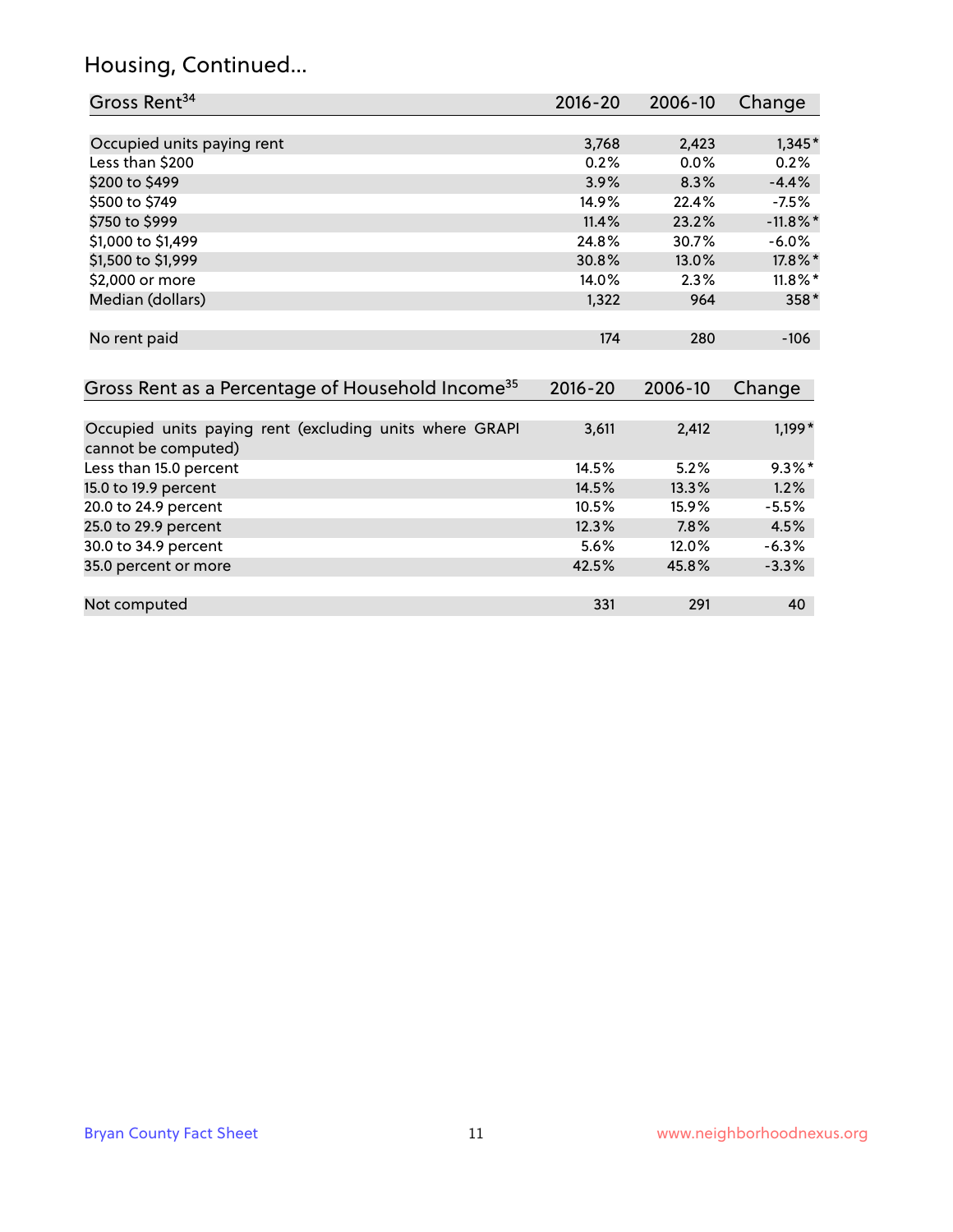# Community Involvement

| Voter Registration and Turnout <sup>36</sup> | 2020   |
|----------------------------------------------|--------|
|                                              |        |
| Active registered voters                     | 30,360 |
| Number voted in Presidential election        | 21.094 |
| Percent voted in Presidential election       | 69.5%  |

# Transportation

| Commuting to Work <sup>37</sup>           | 2016-20     | 2006-10 | Change    |
|-------------------------------------------|-------------|---------|-----------|
|                                           |             |         |           |
| Workers 16 years and over                 | 18,147      | 13,962  | 4,185*    |
| Car, truck, or van - drove alone          | 85.9%       | 80.8%   | $5.1\%$ * |
| Car, truck, or van - carpooled            | 6.8%        | 9.1%    | $-2.3%$   |
| Public transportation (excluding taxicab) | 0.0%        | $0.3\%$ | $-0.2%$   |
| Walked                                    | 0.8%        | $1.1\%$ | $-0.3%$   |
| Other means                               | 2.4%        | 4.8%    | $-2.5%$   |
| Worked at home                            | 4.1%        | 3.9%    | 0.1%      |
| Mean travel time to work (minutes)        | 31.7        | 28.0    | $3.7*$    |
| Vehicles Available <sup>38</sup>          | $2016 - 20$ | 2006-10 | Change    |
| Occupied housing units                    | 13,503      | 10,466  | $3,037*$  |
| No vehicles available                     | 3.7%        | $3.9\%$ | $-0.1%$   |
| 1 vehicle available                       | 21.6%       | 22.2%   | $-0.6%$   |
| 2 vehicles available                      | 45.6%       | 44.9%   | 0.7%      |
| 3 or more vehicles available              | 29.0%       | 29.1%   | $-0.1%$   |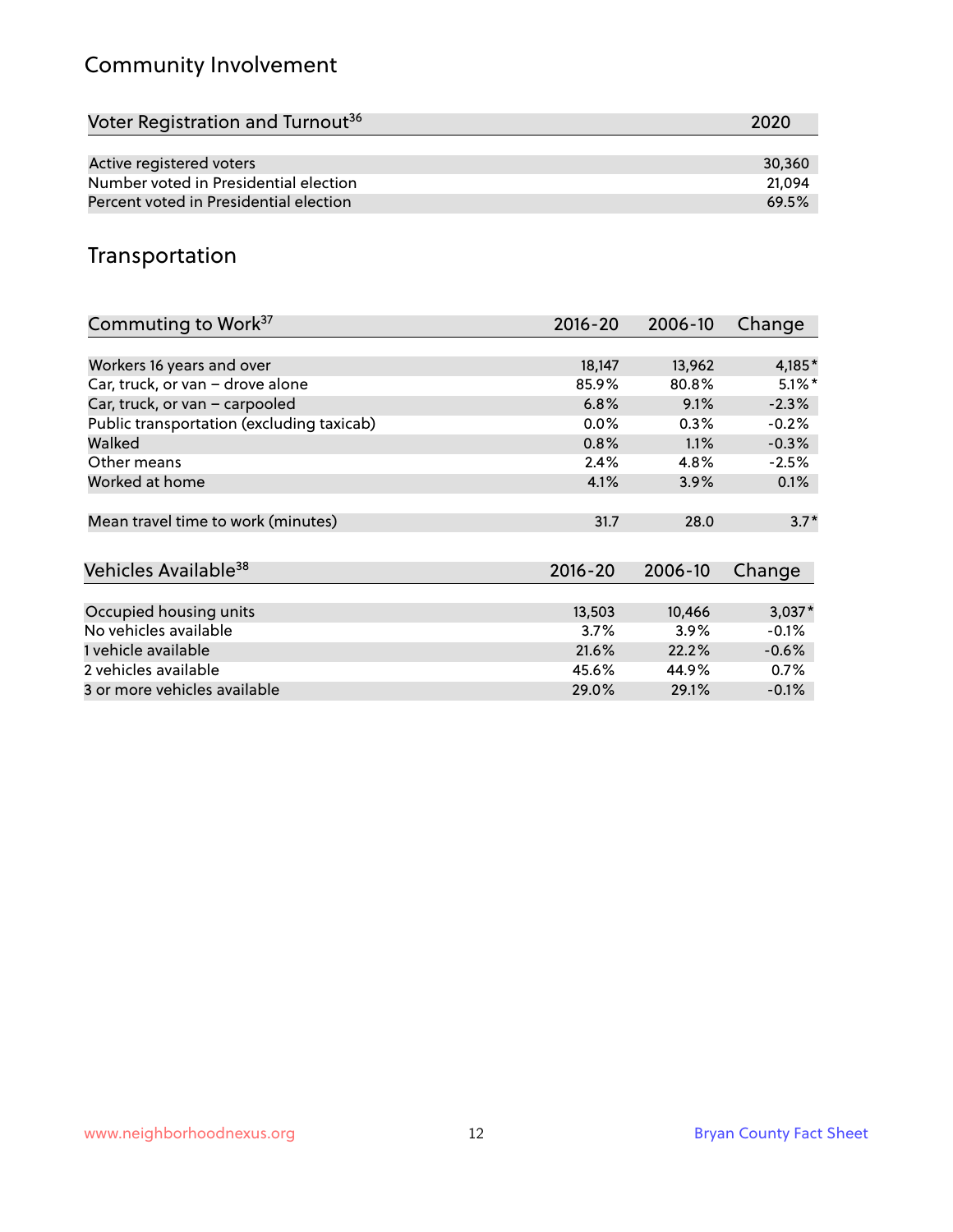#### Health

| Health Insurance coverage <sup>39</sup> | 2016-20 |
|-----------------------------------------|---------|
|-----------------------------------------|---------|

| Civilian Noninstitutionalized Population                | 36,793 |
|---------------------------------------------------------|--------|
| With health insurance coverage                          | 90.1%  |
| With private health insurance coverage                  | 75.5%  |
| With public health coverage                             | 24.0%  |
| No health insurance coverage                            | 9.9%   |
| Civilian Noninstitutionalized Population Under 19 years | 11,730 |
| No health insurance coverage                            | 5.9%   |
| Civilian Noninstitutionalized Population 19 to 64 years | 21,026 |
| In labor force:                                         | 17,103 |
| Employed:                                               | 15,945 |
| With health insurance coverage                          | 88.2%  |
| With private health insurance coverage                  | 56.6%  |
| With public coverage                                    | 6.7%   |
| No health insurance coverage                            | 11.8%  |
| Unemployed:                                             | 1,158  |
| With health insurance coverage                          | 68.6%  |
| With private health insurance coverage                  | 56.6%  |
| With public coverage                                    | 15.0%  |
| No health insurance coverage                            | 31.4%  |
| Not in labor force:                                     | 3,923  |
| With health insurance coverage                          | 81.8%  |
| With private health insurance coverage                  | 66.1%  |
| With public coverage                                    | 23.7%  |
| No health insurance coverage                            | 18.2%  |

# **Health Factors Most Recent** And The Control of the Control of The Control of The Control of The Control of The Control of The Control of The Control of The Control of The Control of The Control of The Control of The Contr

| Premature Death (YPLL before age 75 per 100,000 population, age-adjusted) <sup>40</sup> | 8,660.6 |
|-----------------------------------------------------------------------------------------|---------|
| Average number of Physically Unhealthy Days <sup>41</sup>                               | 4.0     |
| Average number of Mentally Unhealthy Days <sup>42</sup>                                 | 4.9     |
| Low Birthweight Births <sup>43</sup>                                                    | $8.0\%$ |
| Diabetes Prevalence <sup>44</sup>                                                       | 10.1%   |
| HIV Prevalence (per 100,000 population) <sup>45</sup>                                   | 169.2   |
| Rate, Deduplicated ER Visits for Asthma, Ages 0-17 <sup>46</sup>                        | 296.5   |